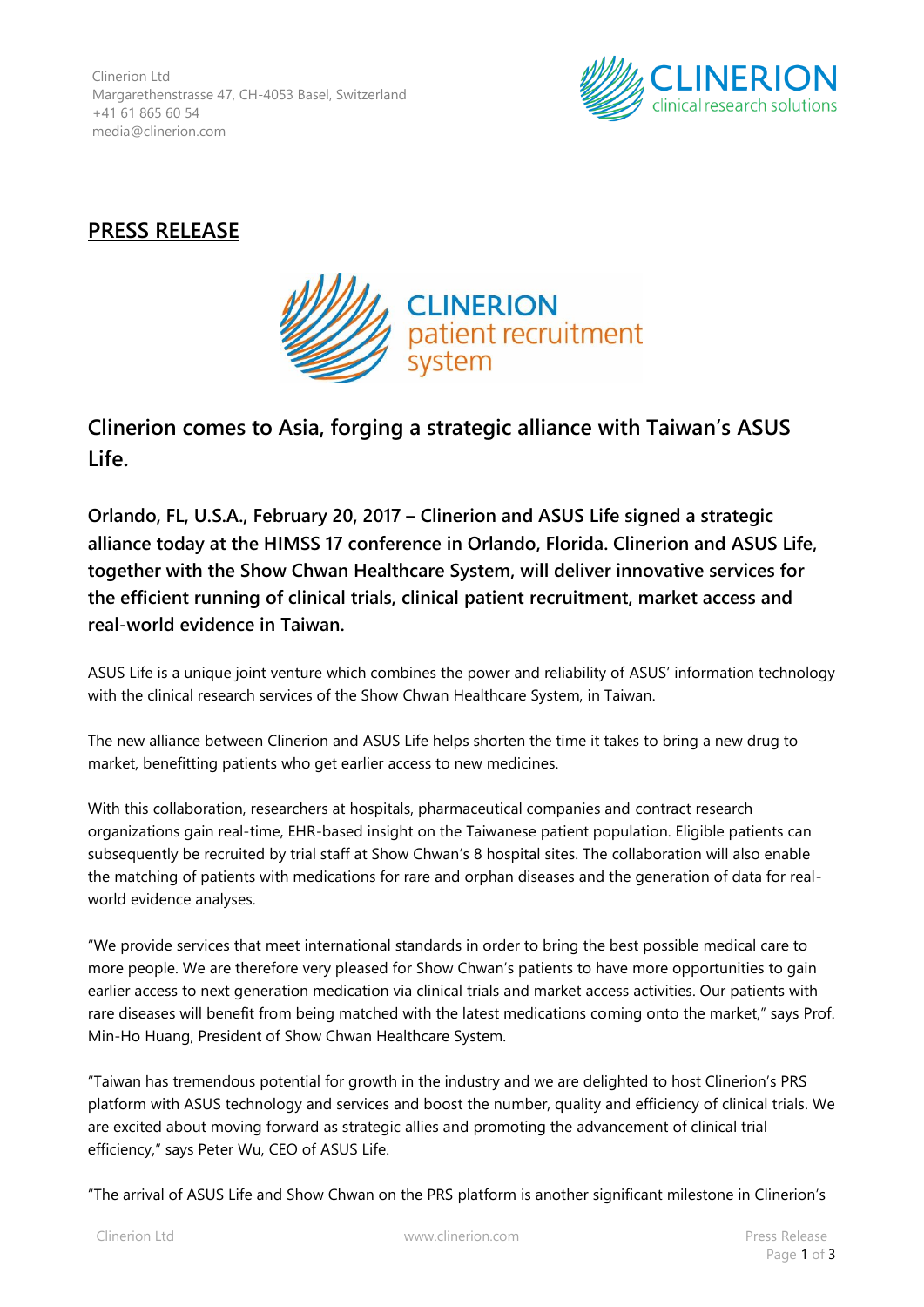expansion. Having already established our presence in Europe, Turkey, and the Americas, we are thrilled to enter the Asian Pacific region, and to welcome ASUS Life and Show Chwan," says Ulf Claesson, CEO of Clinerion. "With this alliance, Clinerion can now offer clinical trial sponsors Taiwanese clinical expertise and facilities of the highest quality and professionalism, alongside a new patient population."

Clinerion's hospital coverage currently comprises hospital clusters with a catchment area of more than 30 million people, represented by around 400 million case files. Clinerion is continuing to pursue expansion of its hospital network across all continents.

## **About ASUS Life**

ASUS Life is committed to the development and operation of intelligent hospital services. It focuses on medical big data and smart medical devices, with promoting the integration and innovation of medical care. It provides a comprehensive business deployment for government, medical institutions and health care service organizations with diversified and creative applications. ASUS Life is confident that medical data and smart medical devices will lead to innovation in health care services. By sharing, accumulating and analyzing, we will be able to continue to explore the new value of health information for the benefit of more people in need of care. With the leading technology development capabilities, global business platform, adequate cross-sectoral resources, trusted brand reputation and other advantages, ASUS Life is the lead in the transformation of healthcare industry.

ASUS Life website: [www.asus.life](http://www.asus.life/)

For more information on ASUS Life, please contact: Anya Lee Business Development Manager ASUS Life Ltd 7F., No.10, Daye Rd., Beitou Dist., Taipei City 112, Taiwan (R.O.C.) Tel.: +886 920556878 anya.lee@asus.life

## **About Clinerion**

Clinerion enables early patient access to innovative treatments through solutions for clinical trial patient recruitment, real-world evidence, and market access. Clinerion's Patient Recruitment System accelerates clinical research by radically improving the efficiency and effectiveness of trial recruitment. Key tools for Clinerion's patient data services include data-assisted protocol optimization, site feasibility evaluation and patient identification. Clinerion's solutions allow member hospitals to participate in leading-edge, industrysponsored trials and save time in patient recruitment. They enable pharmaceutical companies to gain time and save costs by streamlining operations and leveraging strategic intelligence. Clinerion's proprietary Big Data analytics technologies leverage real-time data from electronic health records which remain under the full control of participating hospitals. Clinerion is a global data technology company headquartered in Switzerland. Clinerion's solutions follow international patient privacy and data security standards.